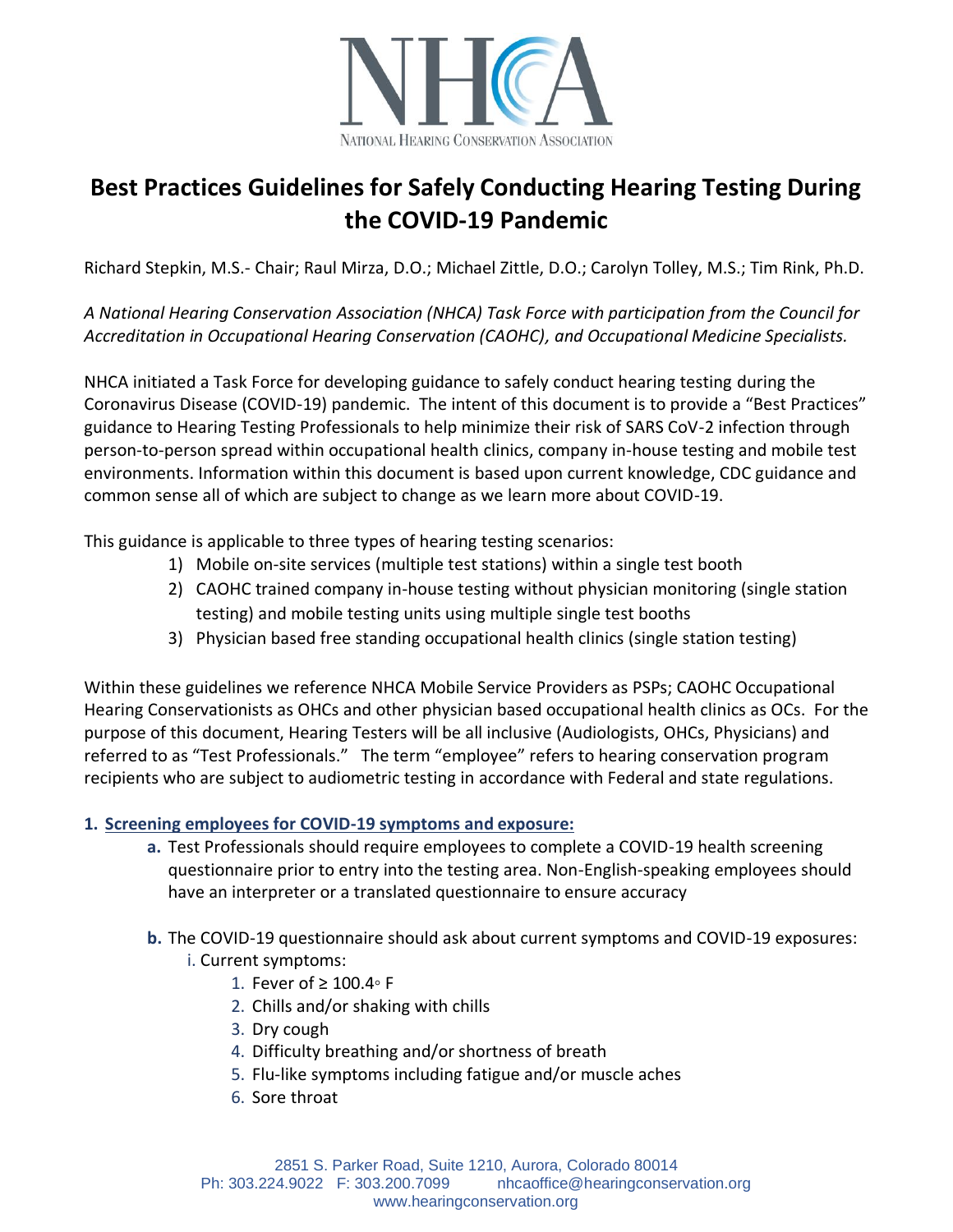

- 7. Loss of taste and/or smell
- ii. Recent exposures:
	- 1. Close contact with any person with probable or confirmed COVID-19 in the past 21 days
- iii. Isolation by a healthcare provider within the last 14 days
	- 1. If "yes", employee must provide the Test Professional written verification from their healthcare provider that they have been medically released from isolation
- **c.** If an employee answers "yes" to experiencing symptoms or to recently being isolated, this should be documented, and the employee should not be allowed in the testing area
	- i. The employer should be notified, and the employee rescheduled for testing when cleared by their healthcare provider
	- ii. The employee should be advised to consult with their regular healthcare provider if they are experiencing symptoms
	- iii. If recently isolated, the employee should provide the Test Professional verification that they have been medically released from isolation
- **d.** If "yes" to a close contact with probable or confirmed COVID-19, the employee should be advised to consult their healthcare provider and quarantine for 14 days
	- i. The employee should not be allowed to complete testing until quarantine is complete.
	- ii. This should be documented, the employer notified, and the employee rescheduled for testing when cleared by their healthcare provider
- **e.** Signs (English and translated) should be posted stating that employees with respiratory symptoms and fever will be prohibited from entering the hearing testing area and completing their scheduled hearing test

# **2. Personal protective equipment (PPE) and other COVID-19 prevention strategies:**

- **a.** Test Professionals should adhere to the PPE guidance established by the Centers for Disease Control and Prevention (CDC) including strategies to optimize PPE use, e.g., extended use and reuse
- **b.** Filtering Facepiece Respirator (FFR):
	- i. N95 FFRs are preferred for the Test Professional
		- 1. Offers respirator protection from inhaling respiratory droplets containing SARS-CoV-2
		- 2. FFRs must fit snugly on the user's face and should not be used with beards, other facial hair or conditions that prevent a good seal between the face and the sealing properties of the respirator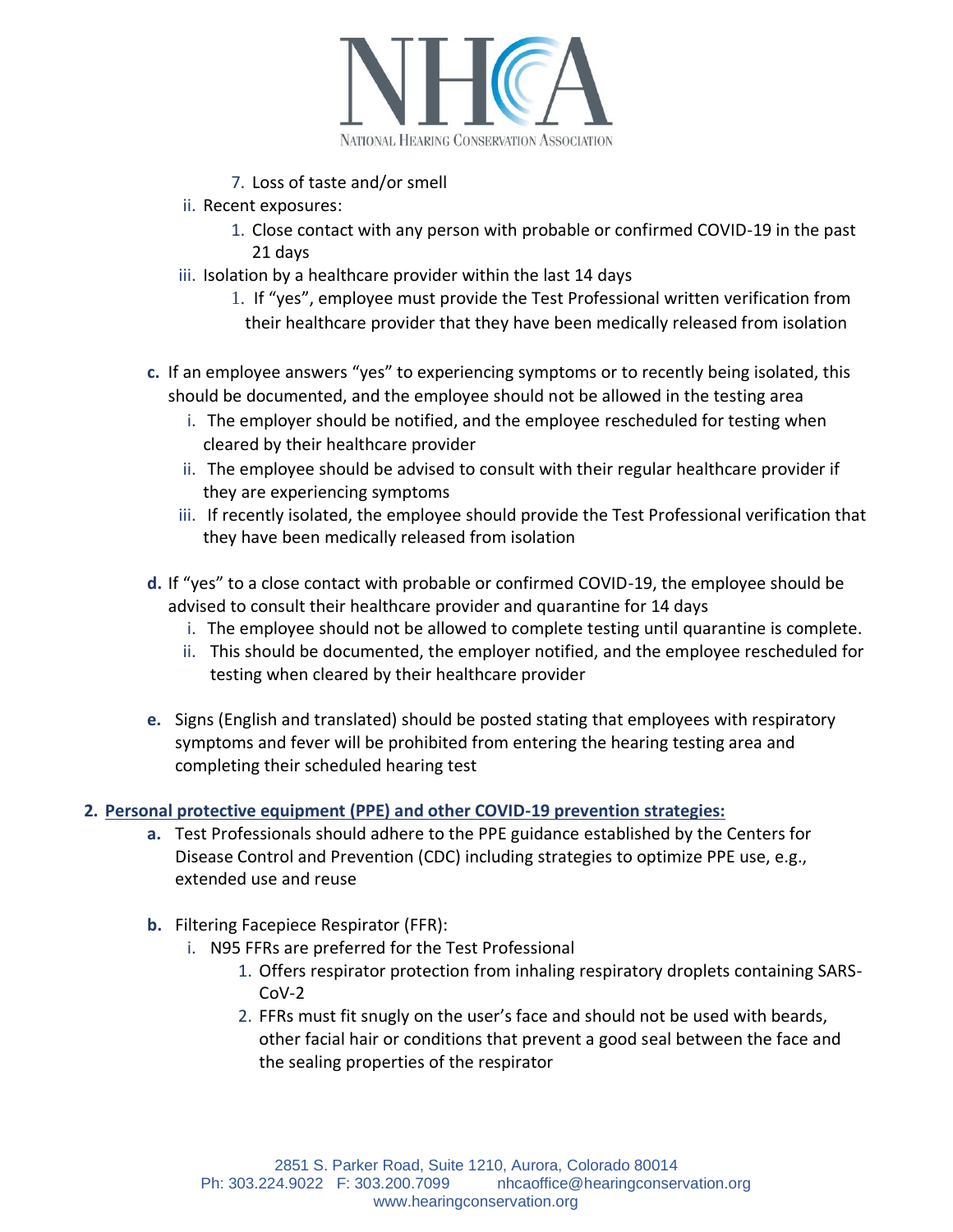

- 3. Additional CDC information on N95 filtration, fit and proper use <https://blogs.cdc.gov/niosh-science-blog/2020/03/16/n95-preparedness/>also <https://www.cdc.gov/niosh/npptl/FilteringOutConfusion.html>
- **c.** Surgical-type face mask for the Test Professional
	- i. Use if N95 FFRs are not available
		- 1. A disposable surgical-type ear-looped face mask designed to cover both the mouth and nose area may be used
		- 2. Can periodically be discarded and changed throughout the day
		- 3. Not the same as N95 FFR
			- a. Surgical face masks do not provide respiratory protection but do provide a physical barrier between the wearer and others
			- b. Surgical face masks are designed to block large drops of body fluids whereas N95 can block smaller droplets
	- ii. Additional FDA information on comparison of N95 to surgical masks: [https://www.fda.gov/medical-devices/personal-protective-equipment-infection](https://www.fda.gov/medical-devices/personal-protective-equipment-infection-control/n95-respirators-and-surgical-masks-face-masks#s2)[control/n95-respirators-and-surgical-masks-face-masks#s2](https://www.fda.gov/medical-devices/personal-protective-equipment-infection-control/n95-respirators-and-surgical-masks-face-masks#s2)
- **d.** Face cloth covering for the employee only:
	- i. Not considered a PPE but is allowed by CDC in conjunction with social distancing
		- 1. Employee should maintain a 6-foot separation (where practicable) along with good respiratory and hand hygiene
		- 2. Should be well fitted over the bridge of the nose and down around the base of the chin
	- ii. Additional CDC information on face cloth covering: [https://www.cdc.gov/coronavirus/2019-ncov/prevent-getting-sick/cloth-face](https://www.cdc.gov/coronavirus/2019-ncov/prevent-getting-sick/cloth-face-cover.html)[cover.html](https://www.cdc.gov/coronavirus/2019-ncov/prevent-getting-sick/cloth-face-cover.html)
- **e.** Hand hygiene for both the Test Professional and employee:
	- i. Hand washing:
		- 1. Hand washing is recommended prior to and following testing.
			- a. Establish a hand washing station convenient to the testing area using soap, hot water and paper towels
			- b. Hand washing should be for no less than 20 seconds covering both the front and back of hands and beneath the fingernails
			- c. If a hand washing station is not possible, use of a hand sanitizer is recommended ( $\geq 60\%$  alcohol OR  $\geq 70\%$  isopropanol)
		- 2. Additional CDC information on hand washing: <https://www.cdc.gov/coronavirus/2019-ncov/hcp/hand-hygiene.html>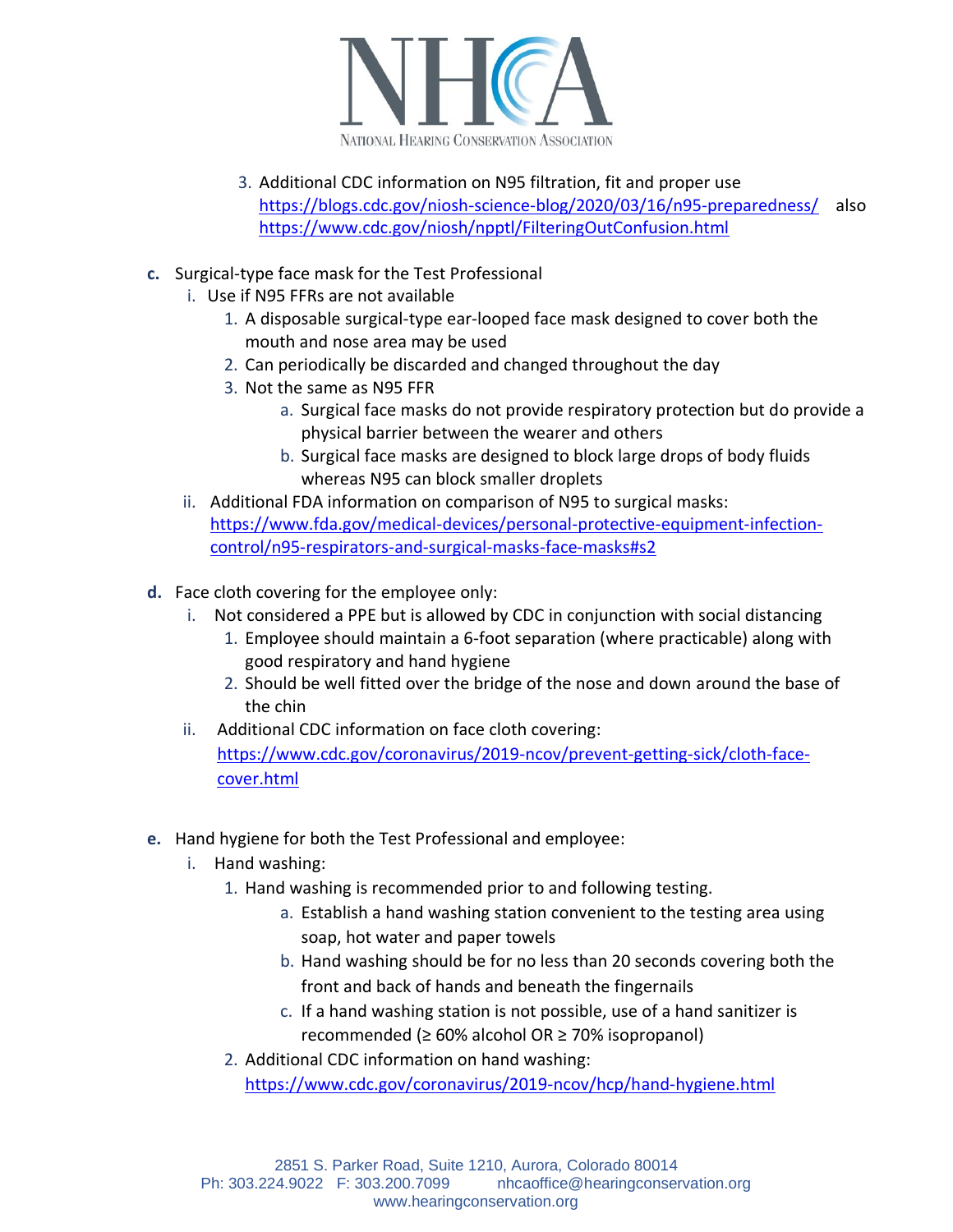

- **f.** Protective Gloves for the Test Professional:
	- i. Protective gloves can be sterile or non-sterile (e.g. vinyl, latex or nitrile)
	- ii. Gloves should be sized for a comfortable fit
		- 1. Tight enough with no wrinkles or creases where contamination can hide
		- 2. No loosely fitted areas around the wrist
		- 3. Long or sharp fingernails may tear gloves reducing protection
	- iii. Gloves should be changed after each testing
		- 1. Hand sanitizer on gloves is not a best practice
	- iv. Gloves cannot be re-used after removing from hands
	- v. Additional CDC information on use and care of gloves: <https://www.cdc.gov/handhygiene/providers/index.html>
- **g.** Eye protection for the Test Professional:
	- i. Face shields are a best practice
		- 1. Designed to protect the face, mouth, nose and eyes but must cover forehead, extend below the chin and wrap around the sides of the face
			- a. Used in conjunction with N95 FFR or surgical face mask
	- ii. Goggles can be used in place of face shields
		- 1. Must fit snuggly over and around the eyes
	- iii. Personal glasses or contacts are not considered acceptable eye protection
- **h.** Workwear protection for the Test Professional:
	- i. Medical scrubs or company uniforms are recommended but not required
		- 1. Although it has not been determined which fabrics are most effective against virus contamination, materials with a greater proportion of cotton than polyester or nylon have been suggested
		- 2. Long sleeves may offer additional protection
		- 3. Freshly laundered workwear should be worn each day
		- 4. Workwear should not be worn outside the testing facility
		- 5. Machine wash workwear immediately after daily use
- **i.** Additional CDC information on types and selection of PPE's: <https://www.cdc.gov/coronavirus/2019-ncov/hcp/using-ppe.html> <https://www.cdc.gov/hai/pdfs/ppe/ppeslides6-29-04.pdf>

CDC recommended strategies to optimize the supply of PPE and equipment: <https://www.cdc.gov/coronavirus/2019-ncov/hcp/ppe-strategy/index.html>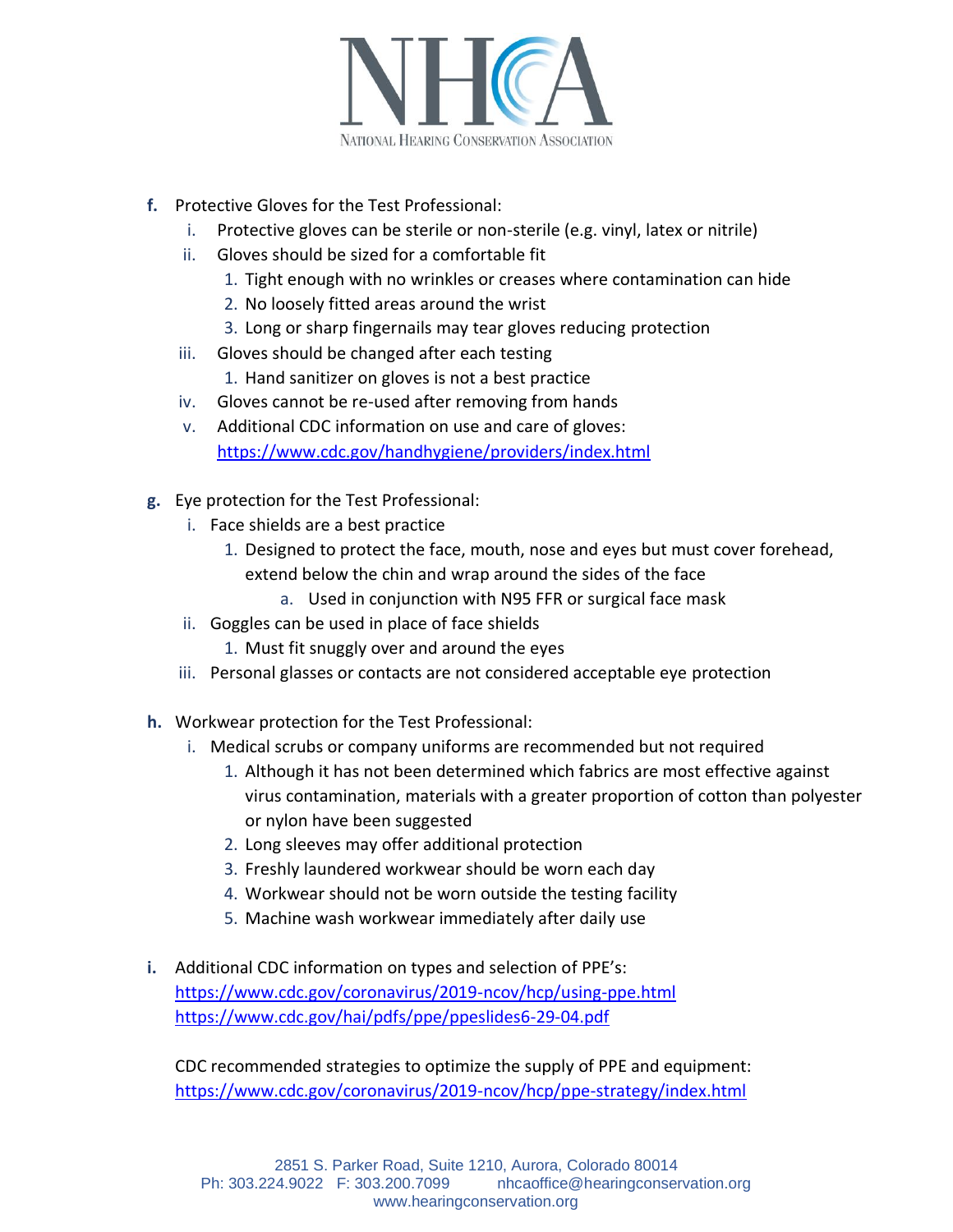

# **3. Cleaning and disinfection of hearing testing areas:**

- a. Test Professionals should ensure the test environment is adequately cleaned and disinfected at all times utilizing a hospital grade disinfectant
- b. Ideal disinfectants include EPA-registered disinfectants that have qualified under EPA's emerging viral pathogens program for use against SARS-CoV-2 [https://www.epa.gov/pesticide-registration/list-n-disinfectants-use-against-sars-cov-2.](https://www.epa.gov/pesticide-registration/list-n-disinfectants-use-against-sars-cov-2)
- c. Outside booth areas frequently touched areas such as doorknobs, counter tops, chair and arm rests, desk surfaces, keyboards, phones, mice, clipboards, light switches, restrooms, booth glass and other communal areas should be routinely disinfected
- d. Interior booth areas frequently touched and having greater exposure to airborne particles such as glass windows, seats, partitions and hand switches should be disinfected after each test session. Spray disinfectant should be used on material (carpet-like) dividers and curtains
	- i. Ventilation time should be considered while disinfectant dries to eliminate any breathing, skin and eye irritation problems
- e. The Test Professional and employee must wash hands and/or use hand sanitizer before entering and leaving the testing area
- f. Additional CDC information about cleaning and disinfection can be found at: [https://www.cdc.gov/coronavirus/2019-ncov/prevent-getting-sick/cleaning](https://www.cdc.gov/coronavirus/2019-ncov/prevent-getting-sick/cleaning-disinfection.html)[disinfection.html](https://www.cdc.gov/coronavirus/2019-ncov/prevent-getting-sick/cleaning-disinfection.html)

# **4. PSP mobile unit testing multiple employees within a single test booth:**

- a. Social distancing may not be possible but reducing the number of individuals tested at one time should be practiced
	- i. Consider testing ≤ 50% of test booth capacity
	- ii. Consider spacing employees in an alternate or zig-zag layout and not physically opposite each other
	- iii. Dividers, curtains or protective screens are recommended between employees next to and opposite each other
	- iv. Require employees to wear face cloth covering
	- v. Monitor employees for coughing or sneezing
		- 1. If any employee starts coughing or sneezing, all employees must be immediately removed, and the test area disinfected

# **5. Protection for Test Professionals and employees inside the test booth:**

a. Clean and disinfect the test booth equipment after each test including the hand switches